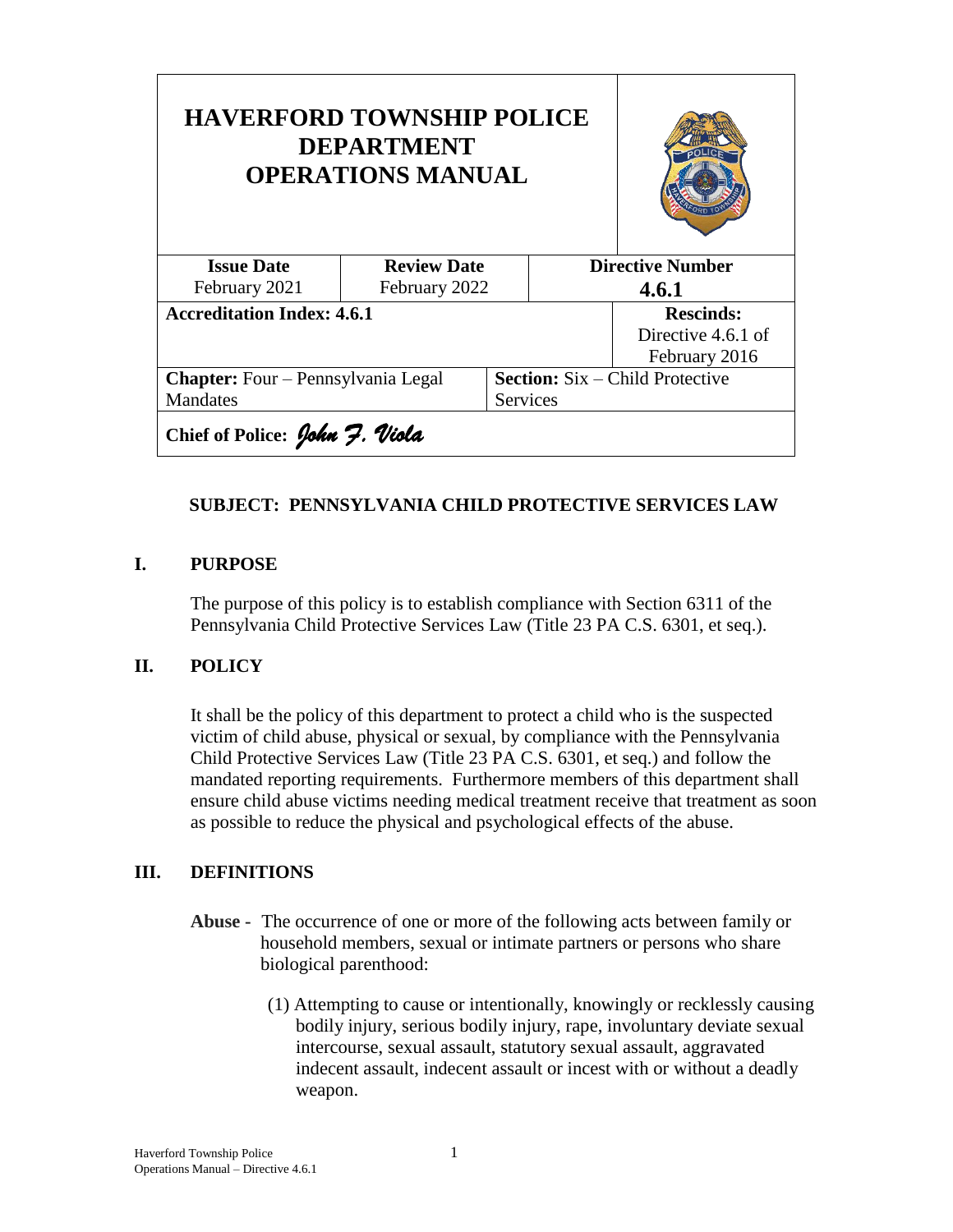- (2) Placing another in reasonable fear of imminent serious bodily injury.
- (3) The infliction of false imprisonment pursuant to 18 Pa.C.S. § 2903 (relating to false imprisonment).
- (4) Physically or sexually abusing minor children, including such terms as defined in Chapter 63 (relating to child protective services).
- (5) Knowingly engaging in a course of conduct or repeatedly committing acts toward another person, including following the person, without proper authority, under circumstances which place the person in reasonable fear of bodily injury. The definition of this paragraph applies only to proceedings commenced under this title and is inapplicable to any criminal prosecutions commenced under Title 18 (relating to crimes and offenses).

**Family or household members -** Spouses or persons who have been spouses, persons living as spouses or who lived as spouses, parents and children, other persons related by consanguinity or affinity, current or former sexual or intimate partners or persons who share biological parenthood.

### **IV. PROCEDURES**

#### A. Reporting Requirements

1. Title 23 Pa.C.S.A. § 6311 **Persons required to report suspected child abuse**

**(a) Mandated reporters.--**The following adults shall make a report of suspected child abuse, subject to subsection (b), if the person has reasonable cause to suspect that a child is a victim of child abuse:

(1) A person licensed or certified to practice in any health-related field under the jurisdiction of the Department of State.

(2) A medical examiner, coroner or funeral director.

(3) An employee of a health care facility or provider licensed by the Department of Health, who is engaged in the admission, examination, care or treatment of individuals.

(4) A school employee.

(5) An employee of a child-care service who has direct contact with children in the course of employment.

(6) A clergyman, priest, rabbi, minister, Christian Science practitioner, religious healer or spiritual leader of any regularly established church or other religious organization.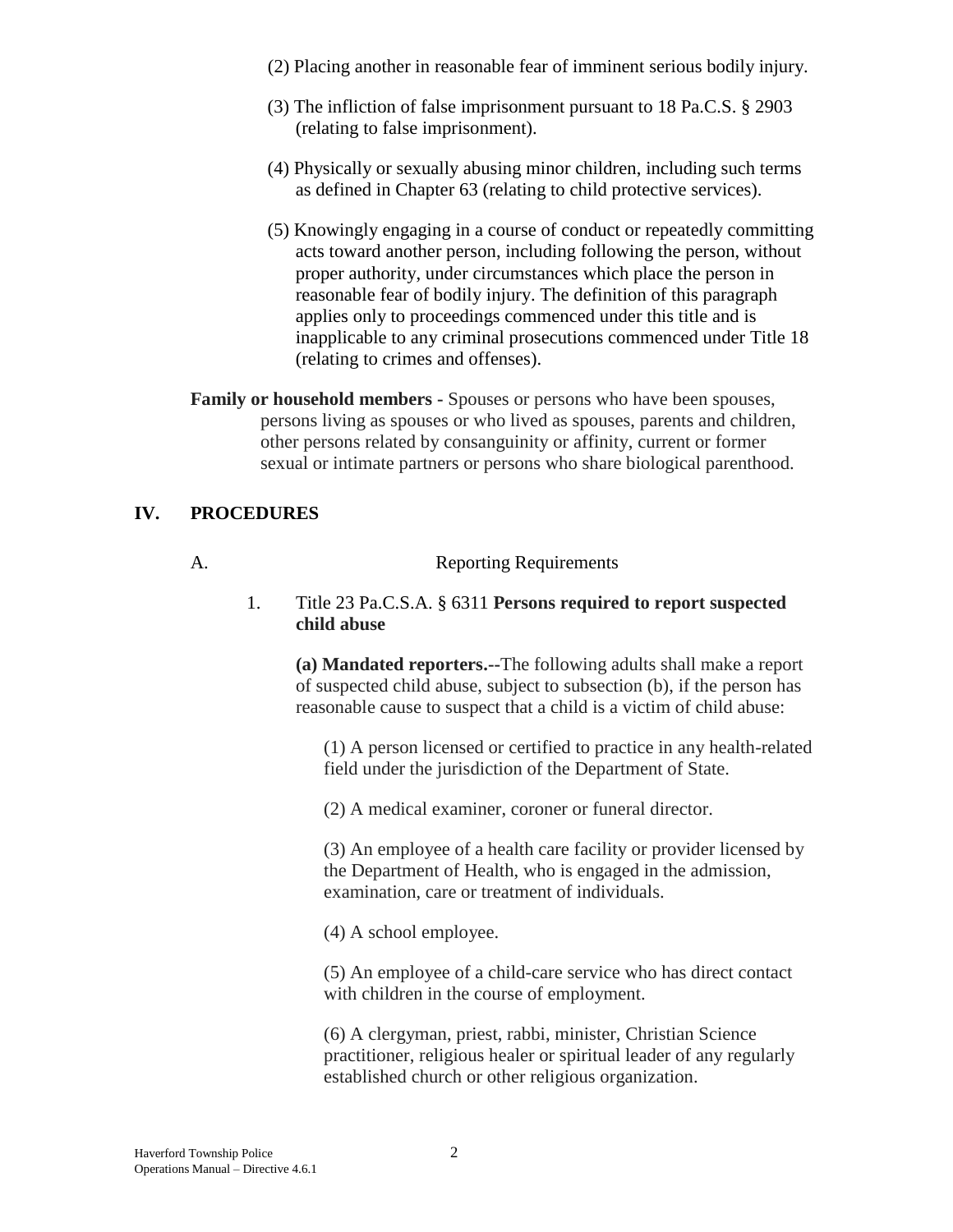(7) An individual paid or unpaid, who, on the basis of the individual's role as an integral part of a regularly scheduled program, activity or service, is a person responsible for the child's welfare or has direct contact with children.

(8) An employee of a social services agency who has direct contact with children in the course of employment.

# (9) *A peace officer or law enforcement official.*

(10) An emergency medical services provider certified by the Department of Health.

(11) An employee of a public library who has direct contact with children in the course of employment.

(12) An individual supervised or managed by a person listed under paragraphs (1), (2), (3), (4), (5), (6), (7), (8), (9), (10), (11) and (13), who has direct contact with children in the course of employment.

(13) An independent contractor.

(14) An attorney affiliated with an agency, institution, organization or other entity, including a school or regularly established religious organization that is responsible for the care, supervision, guidance or control of children.

(15) A foster parent.

(16) An adult family member who is a person responsible for the child's welfare and provides services to a child in a family living home, community home for individuals with an intellectual disability or host home for children which are subject to supervision or licensure by the department under Articles IX and X of the act of June [1](https://govt.westlaw.com/pac/Document/N85B33871265C11E592D1DBEED4567B5C?viewType=FullText&originationContext=documenttoc&transitionType=CategoryPageItem&contextData=(sc.Default)#co_footnote_I84823280265C11E5B05B95627F87B200)3, 1967 (P.L. 31, No. 21),  $\frac{1}{2}$  known as the Public Welfare Code.

- 2. Reporting Procedure
	- a) An officer of this department receiving a report of alleged or suspected child abuse will make certain that the welfare of the child is immediately protected.
	- b) All officers of this department who receive a report of alleged or suspected child abuse shall start or cause to be started a criminal investigation into the suspected abuse.
		- (1) Officers shall limit the extent of any interview with the child and rather interview the parents, guardians, other reporting party and/or other child representative